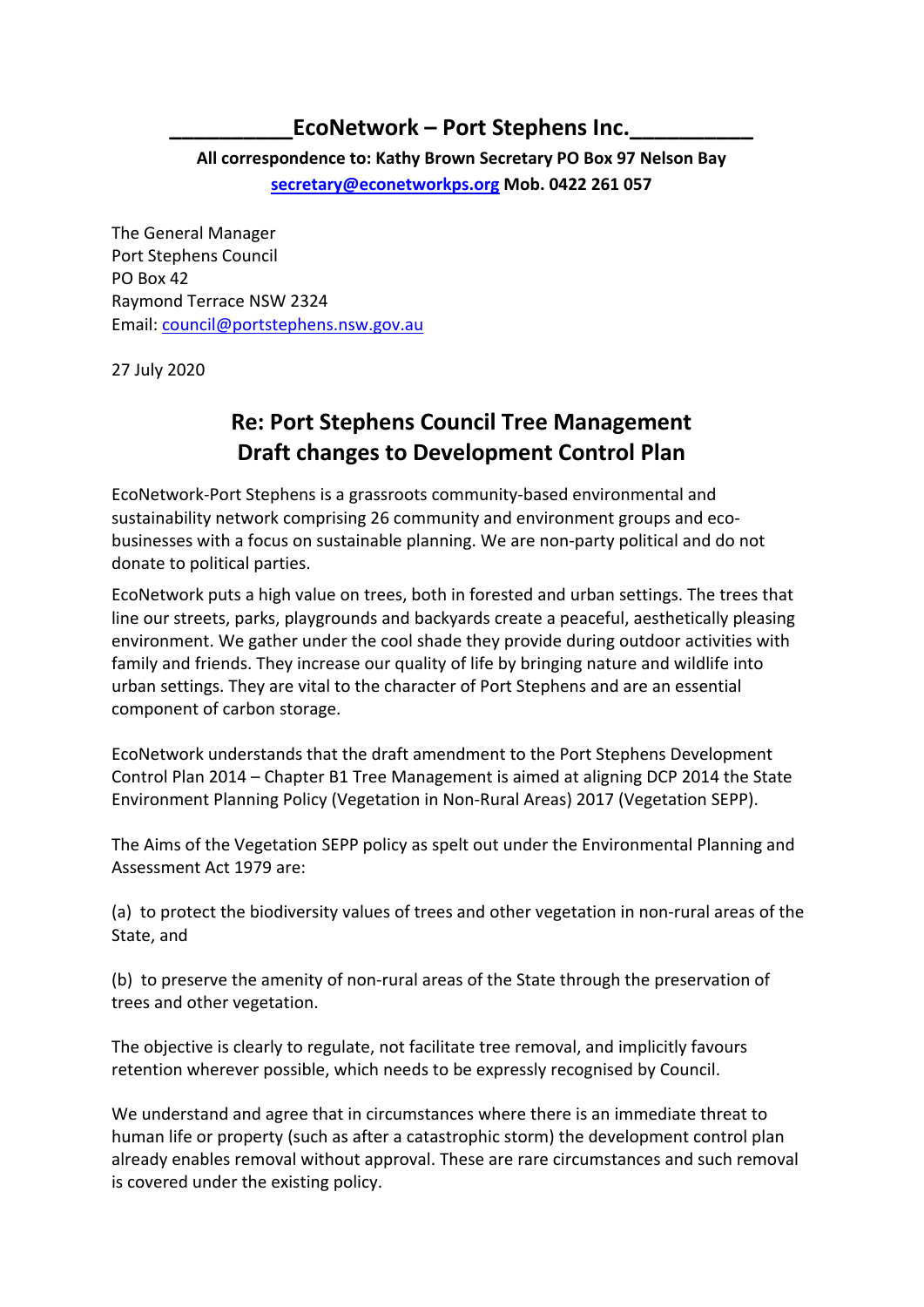However, in other circumstances it seems the draft amendment makes tree removal easier, increasing the risk of removal for arbitrary or indiscriminate reasons, and therefore not adequately supporting the objective of the 2017 NSW Government policy to preserve and protect trees.

It therefore weakens Council's ability to perform its legislated role under the 2017 policy.

This is because Council proposes the introduction of 'self-certification', without the need to obtain advice from a qualified arborist, in situations where it is claimed a tree presents a risk to property or life.

In Chapter B1 of the proposed amendments a new provision specifies that Council approval is not required for removal or pruning of a tree or other vegetation when Council is provided with a tree removal notification 10 days prior to removal. This is supposed to align with Clause 8(3) of the SEPP, which specifies that 'An authority is not required under this Policy for the removal of vegetation that the Council is satisfied is a risk to human life or property'.

#### How to satisfy Council?

The onus is put on the proponent to satisfy Council using a prescribed self-certification form, that the tree presents a risk to property or life. Confirmation is not required by a professional arborist.

Only when a tree is dead or dying and is not required as the habitat of native animals, is there a requirement for a report from a professional arborist with AQF Level 3 qualifications.

We also note that an arborist report is required for removal of any tree listed on the Significant Trees Register.

EcoNetwork contends that private landowners, with little or no expert knowledge may not be able or may neglect to provide required evidence that a tree poses a threat to property or life. We therefore insist that a qualified arborist be engaged to supply a report to support any claim that a tree presents a risk to property or life (not just in the case of trees listed on the Significant Trees Register).

Furthermore, we contend that advance notice should be extended from 10 days to 15 days to give Council adequate time to assess the application.

We are also concerned that the 12-month moratorium on the need to obtain pre-approval for the removal of trees or vegetation where there is a risk to human life and/or property, agreed to by Council on 10 March 2020, will, via the proposed amendments, segue into permanent removal of requirements.

The report outlining the draft Amendment says there are no policy changes proposed. We contend that the introduction of 'self-certification' is a major policy change.